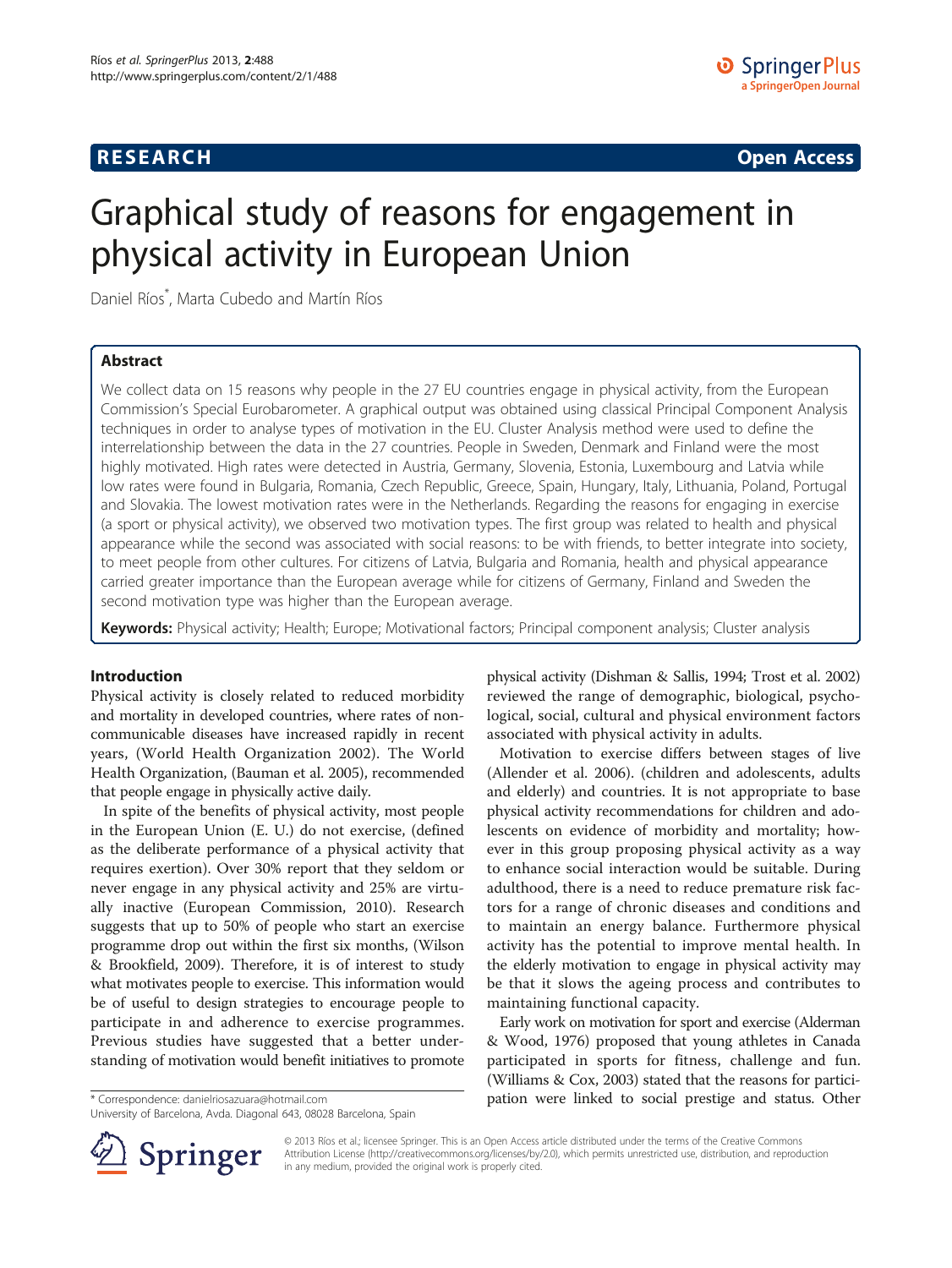reasons for engaging in these practices include personal challenge and satisfaction, fitness and the desire to lose weight and improve health, (Daley & Duda, [2006](#page-4-0); Edmunds et al. [2006](#page-4-0)). The role of appearance/weight, health/fitness and social engagement motives in exercise participation was tested by (Markland & Ingledew, [2007;](#page-4-0) Ingledew & Markland, [2008\)](#page-4-0).

A theoretical approach to determining the motivation behind participation in exercise and physical activity can be found in (González-Cutre et al. [2010\)](#page-4-0).

In the present study, we explored the reasons why people in 27 European countries exercise and we propose strategies for practical application of these data in the E. U. We used principal component analysis (PCA) (Anderson, [1958;](#page-4-0) Muirhead [1982](#page-4-0)), to display the results according to the different populations. Small distances on the graph indicate similar populations, whereas large distances show dissimilar populations in their motivation to exercise. This analysis allowed us to identify motivational level differences between countries. For this purpose, 15 variables corresponding to types of motivation to engage in sport or physical activity were considered for each country. First, we classified the countries using cluster methods. We then plotted the output data for these countries as points on a graph in a low-dimensional Euclidean space. Classical PCA was used to obtain the final graphical output.

## Methods

## Reported cases

The data presented in this study were provided by the European Commission ([2010\)](#page-4-0) and can be further filtered, tabulated, charted and downloaded. They are available at: [http://ec.europa.eu/public\\_opinion/archives/](http://ec.europa.eu/public_opinion/archives/ebs/ebs_334_en.pdf) [ebs/ebs\\_334\\_en.pdf.](http://ec.europa.eu/public_opinion/archives/ebs/ebs_334_en.pdf) This information permit to repeat the work.

The data analysed correspond to 27 European countries and one "average" country. The following 15 variables were proposed as reasons to practice sport or engage in physical activity: to improve health, to improve fitness, to relax, to have fun, to improve physical appearance, to improve physical performance, to control weight, to be with friends, to counteract the effects of ageing, to improve self-esteem, to develop new skills, for the spirit of competition, to make new acquaintances, to better integrate into society and to meet people from other cultures.

## Statistical analysis

As the data (proportion of citizens in each country), were obtained from large populations they can be considered as random normally distributed variables.

Each country and one "average" country was associated with the *n*-dimensional random vector  $X_h = (X_{h1},...,X_{hn})$  where  $X_{hi}$  represents the proportion of citizens in the country h that have the motivation  $i = 1,...,n$ , to participate in sport or engage in physical activity (see "Reported cases" section above). In this study  $h = 27 + 1 = 28$  and  $n = 15$ .

For each country, we have a realization  $x = (x^1,...,x^n)$ . The distance between the population  $x = (x^1,...,x^n)$  and

$$
y = (y^1,...,y^n)
$$
 is given by  $d = \sqrt{\sum_{i=1}^n (x^i - y^i)^2}$ .

The interdistance matrix  $D$  was used to obtain a graphical output through taxonomic analysis. Similar objects were grouped into clusters (subsets of a set of objects); two clusters may be separate. On the basis of the distance between pairs of objects, the distance between the new cluster and all other objects was defined. We used the unweightedpair group method with arithmetic mean (UPGMA).

PCA was performed using the distances obtained. This method represents a set of points in  $n$ -dimensional space by a subspace of smaller dimensions. The main purpose is to reduce the data from a large number of variables to a smaller number of components, there by facilitating the detection of similarities and differences between the countries.

Statistical significance was set at  $p < .05$ . All analyses were conducted using the (SPSS Statistical Package version 17.0 [2009;](#page-4-0) Statgraphics® Centurion, STATGRAPHICS® Centurion XVI User Manual [2010\)](#page-4-0).

## Results

The PCA is summarised in Table [1](#page-2-0). All coefficients of the principal components and all eigenvalues are shown. The inertia percentages accounted for by the first two axes were 60.4% and 8.9%. These components explained more than 69% of the total variation. The first component was the "size", with all coefficients positive, and it represents the overall motivation. In the second component, the coefficients corresponding to improving health, increasing fitness, having fun, looking better, boosting physical performance, controlling weight and counteracting the effects of ageing were negative, while the rest (to relaxing, being with friends, improving self-esteem, developing new skills, exercising the spirit of competition, making new acquaintances, better integrating into society, meeting people from other cultures) were positive. These observations highlight two types of motivation to engage in sport or physical activity, the first related to health and physical appearance and the second associated with social reasons. This component takes large values for countries where social reasons are more important and small values for countries where reasons related to health and physical appearance are more important. The two-dimensional display obtained is shown in Figure [1](#page-2-0).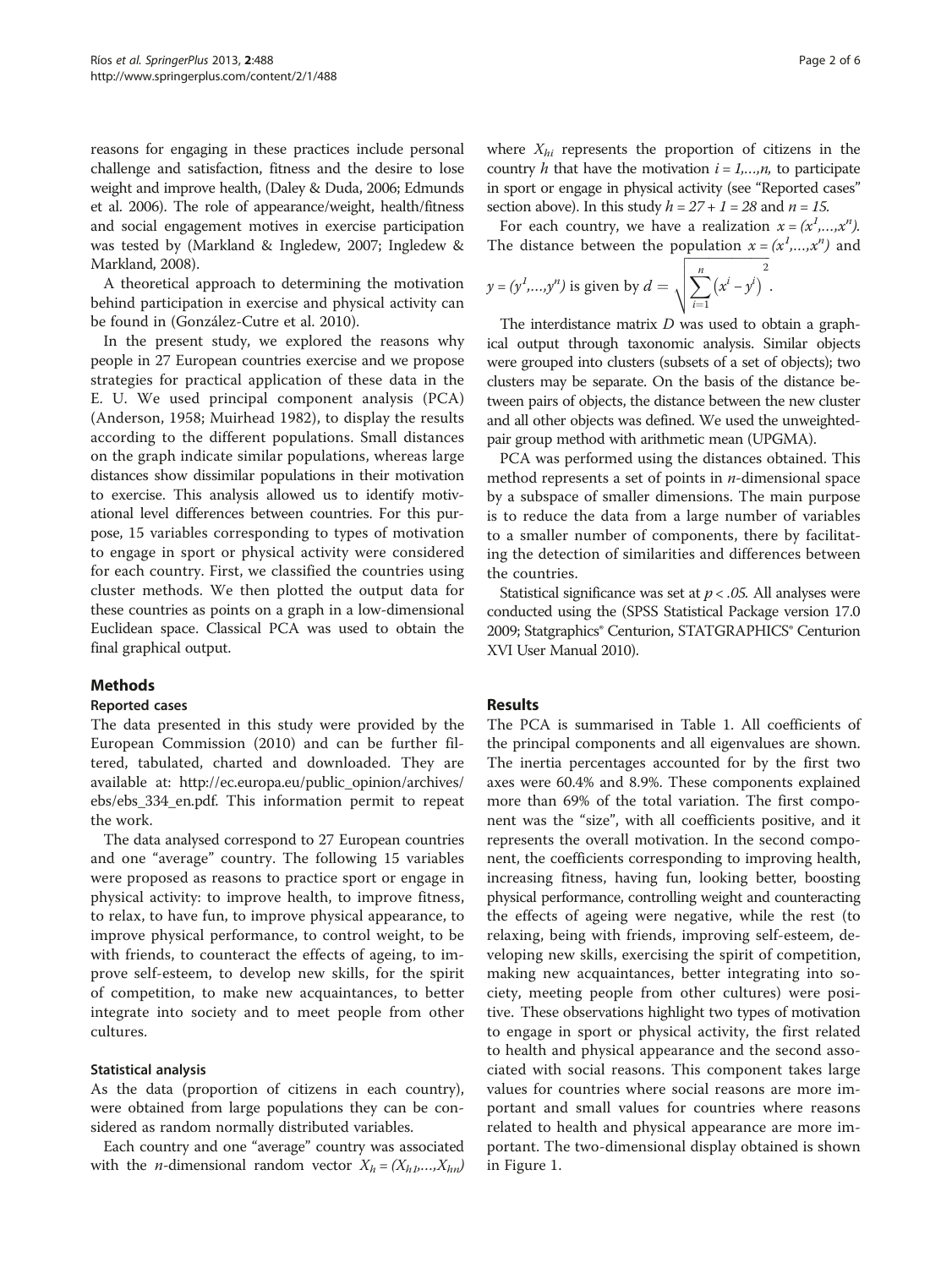#### <span id="page-2-0"></span>Table 1 Eigenvalues and eigenvectors of the correlation matrix for 15 measurements of percentages of the reasons for exercising in 27 European countries and one average country

| <b>Reasons for exercising</b>    | First    | Second      |  |
|----------------------------------|----------|-------------|--|
| Eigenvalue                       | 8,45112  | 1,23908     |  |
| Variance that it account         | 60.365   | 8,851       |  |
| Improve health                   | 0.225355 | $-0.388504$ |  |
| Improve fitness                  | 0.26383  | $-0.30367$  |  |
| Relax                            | 0.217934 | 0.0302201   |  |
| Have fun                         | 0.195627 | $-0.110219$ |  |
| Improve physical appearance      | 0.222883 | $-0.094510$ |  |
| Improve physical performance     | 0.220278 | $-0.24821$  |  |
| Control weight                   | 0.284559 | $-0.192121$ |  |
| Be with friends                  | 0.280888 | 0.119302    |  |
| Counteract the effects of ageing | 0.262984 | $-0.045768$ |  |
| Improve self-esteem              | 0.303271 | 0.0434798   |  |
| Develop new skills               | 0.296846 | 0.0935058   |  |
| Spirit of competition            | 0.308349 | 0.0666423   |  |
| Make new acquaintances           | 0.313184 | 0.202801    |  |
| Better integrate into society    | 0.12407  | 0.693219    |  |
| Meet people from other cultures  | 0.279221 | 0.288538    |  |

The first PCA component was positive (indicating globally higher motivation to exercise) in 8 countries (Sweden, Germany, Finland, Austria, Germany, Estonia, Luxembourg, Slovenia and Latvia; from highest to lowest) and negative (indicating a globally lower motivation to exercise) in 12 countries (the Netherlands, Bulgaria, Romania, the Czech Republic, Greece, Spain, Hungary, Italy, Lithuania, Poland, Portugal and Slovakia; from highest to lowest). The second PCA component was positive (indicating greater importance of social motives to exercise) in 3 countries (Germany, Finland and Sweden; from highest to lowest) and negative (indicating higher motivation to exercise related to health and physical appearance) in 3 countries (Latvia, Bulgaria and Romania; from highest to lowest).

On the basis of the tree reconstructed by UPGMA (Figure [2\)](#page-3-0) and Figure 1, we identified seven population groups:

Group I: Denmark, Finland and Sweden.

Group II: Austria, Germany, Estonia, Luxembourg and Slovenia.

Group III: Latvia.

- Group IV: Belgium, Republic of Cyprus, France, Ireland, Malta, The United Kingdom and the "average" country.
- Group V: The Czech Republic, Greece, Spain, Hungary, Italy, Lithuania, Poland, Portugal and Slovakia.
- Group VI: The Netherlands.
- Group VII: Bulgaria and Romania.

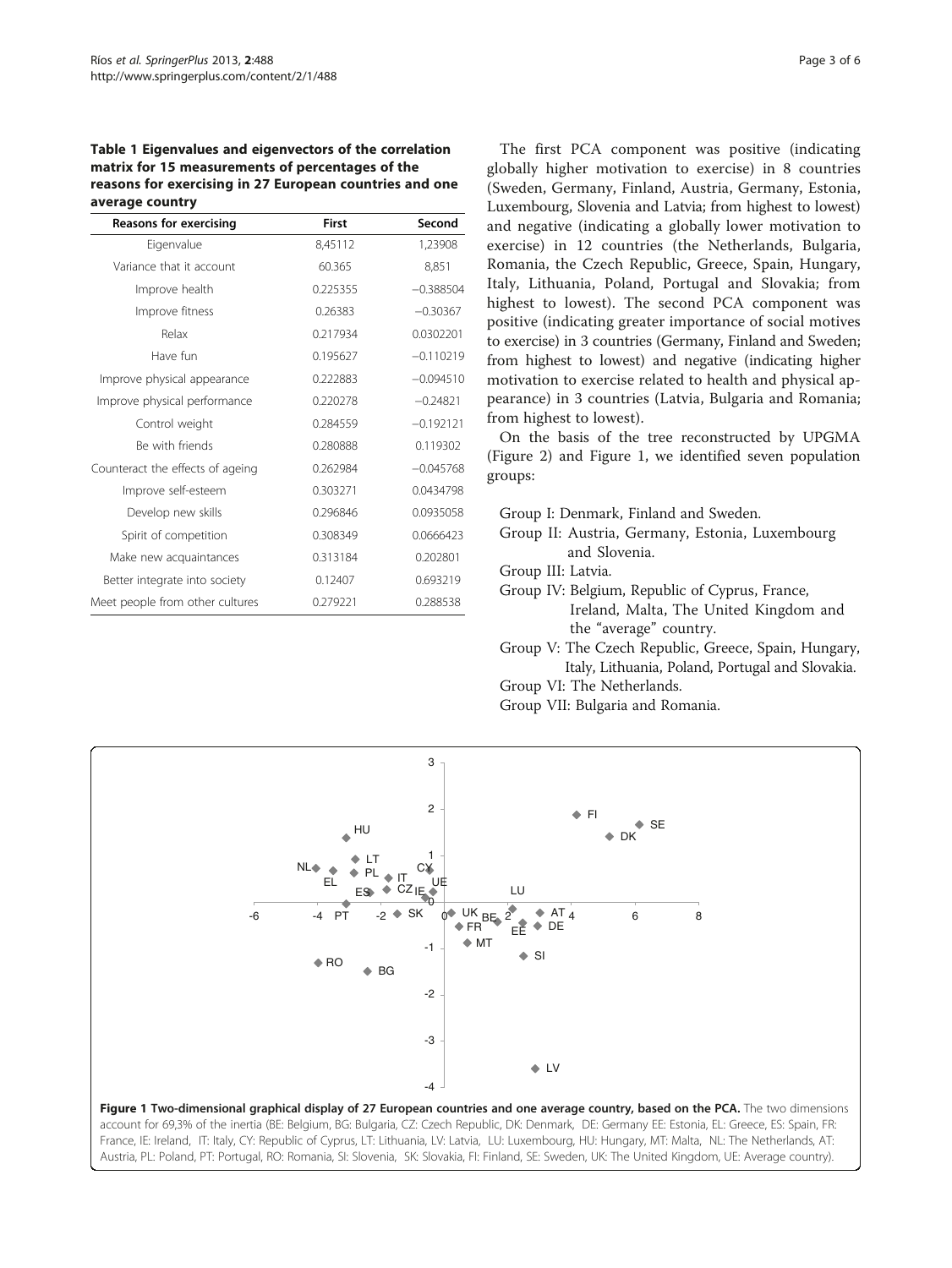<span id="page-3-0"></span>

Groups I and II were the most motivated to exercise (Figure 2). Countries included in Groups VI and VII had the lowest values for the first component, thereby indicating the lowest motivation to engage in physical activity. The countries with near-average values for the first component are in Group IV, suggesting that these countries were in the mid-range.

For the second component, the largest values corresponded to Group I and the lowest to Group III while moderately high values corresponded to Group V. Group IV countries showed high motivation although the second component was close to zero.

## **Discussion**

Here we examined the reasons why citizens in the E. U. engage in sport and physical activity. A graphical representation of the percentage of the populations with a specific motive to exercise was used to plot the data for the various countries. This approach was useful because all coefficients of the first component clearly represented the "size", i.e., the overall reasons for engaging in sport or physical activity. The second axis had 7 negative and 8 positive components. This axis represented the type of motivation, i.e. the populations of countries represented by points whose second component had a high positive value were considered to be highly motivated by health and physical appearance. Conversely when the coordinates of the points had a second component with a lower this was interpreted as indicating population highly motivated to engage in sport and physical activity

for social reasons. The taxonomic method was used to group the countries.

Our findings reveal that the types of motivation vary between E. U. countries. On the basis of the tree and principal component representation, the Nordic countries: Denmark, Finland and Sweden showed the largest proportion of citizens motivated to engage in sport or physical activity and this motivation was social. Latvia showed high motivation reasons being related mainly to health and physical appearance. In contrast the Netherlands showed the lowest motivated population and the driving reasons to engage in exercise were mainly of a social nature. A low proportion of the people in Bulgaria and Romania were motivated for exercise and those that did engage in this activity were driven by reasons mainly associated with health and physical appearance.

The countries comprising Group I (Nordic countries) were found to be the most physically active in the E. U. Less than 20% of the population of these countries report never exercising or engaging in sport (European Commission [2010\)](#page-4-0). This finding is explained by the fact that these countries are the most motivated with regard to exercise. Group V and Group VII counties are reported to have the fewest citizens engaging in sport or exercise, as confirmed by these countries showing the lowest motivation to exercise. It therefore follows that countries with high proportion of motivated citizens engage in more physical activity and sport than the "average" country and those whose populations show little interest in physical activity are less active than "average" country.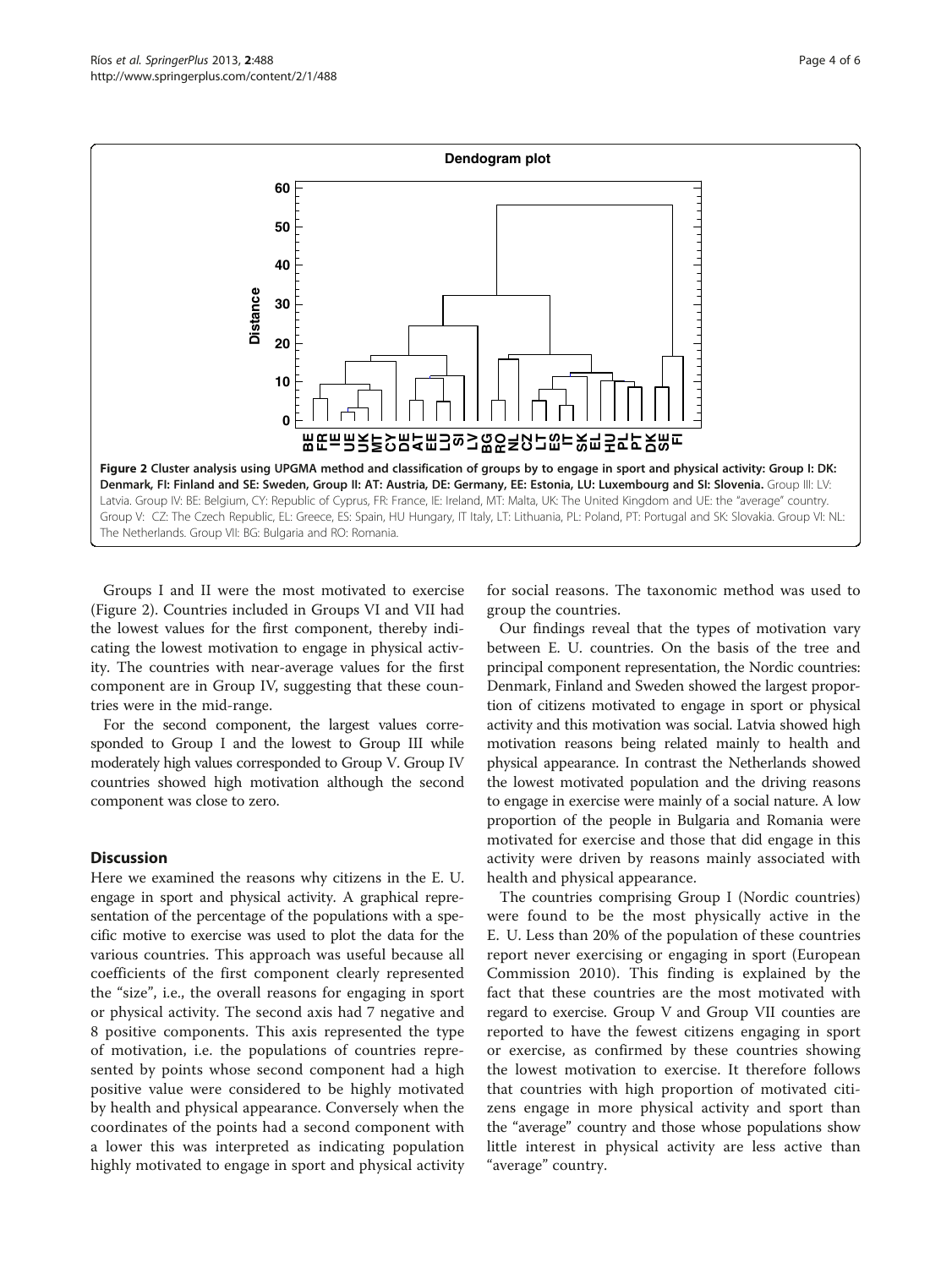<span id="page-4-0"></span>The countries in Groups II and IV were highly motivated to exercise and were driven mainly by reasons of health and physical appearance. In Figure [1](#page-2-0) these countries are located in quadrant IV, having the following coordinates; positive abscissa and negative ordinate. A greater proportion of their populations engaged in sport and physical activity than the "average" country.

Group V countries showed low motivation to exercise however, those exercising reported motivation linked to social interactions. In Figure [1](#page-2-0) these countries are located in quadrant II, having the following coordinates; negative abscissa and positive ordinate. A lower proportion of their populations engaged in sport and physical activity lower than the "average" country.

On the basis of all these observations, we can deduce that the motivations related to health and physical appearance is more decisive for physical activity. However, there are some exceptions.

In the Netherlands a low proportion of the population was motivated to engage in sport and physical activity however, curiously, this population is among the most physically active as only 28% report never engaging in sport or physical activity. People (73%) in the Netherlands expressed satisfaction with local councils regarding sports and exercise provision and report a high degree of satisfaction with their local sports clubs, which are particularly popular.

The people in Latvia were found to be highly motivated however, a proportion of citizens, more than average of the E. U. reported never taking any exercise. This finding could be attributed to the poor economic situation of the country and consequently of its people.

Bulgaria and Romania are the two countries that most recently joined the E. U. People in these countries show little inclination to engage in sport and physical activity and motivation was essentially related to health and the regulation of energy expenditure. A relatively high proportion of citizens, more than average of E. U. reported never engaging in physical exercise. This finding is explained by the lack of opportunities to be physically active and to socio-economical limitations.

#### Conclusions

It is widely accepted in the E. U. that sport and physical activity contribute to health. We show that in most E. U. countries there is a link between health and the motivation to keep physically fit and active. Exceptionally, in the Nordic countries: Denmark, Finland and Sweden most people have a strong social motivations to exercise and a high proportion of the people in these countries do more physical exercise than the E. U. average.

People in the Netherlands lack motivation to exercise and when they do engage in this activity it is essentially for social reasons. Therefore its inhabitants engage in less sport and physical activity than the E. U. average.

Bulgaria and Romania show low motivation. People in these countries report being motivated by health issues and are physically more inactive than E. U. average.

One of the main objectives of the article; to present a large number of data in summary form without sacrificing too much information, has been achieved and also aims to encourage future researchers to present information accompanied by methods of summary representation.

Others detailed socio-demographic information to help understand the reasons why sections of European society (gender, age, education levels, ..), engage in sport and physical activity. But this should be analyzed by each country, and is outside the scope of this study.

#### Competing interests

The authors declare that they have no competing interests.

#### Authors' contributions

DR reviewed the literature, performed data base search and drafted the early version of the manuscript. MC revised the text and improved the quality of statiscal analysis. MR conceived the study and provided the supervision. All authors approved the final manuscript as sumitted.

#### Received: 21 June 2013 Accepted: 16 September 2013 Published: 26 September 2013

#### References

- Alderman RB, Wood NL (1976) An analysis of incentive motivation in young Canadian athletes. Canadian Journal of Applied Sports Science 1:169–176
- Allender S, Cowburn G, Foster C (2006) Understanding participation in sport and physical activity among children and adults: a review of qualitative studies. Health Educ 21(6):826–835
- Anderson TW (1958) An introduction to multivariate statistical analysis. John Willey & Sons, New York
- Bauman A, Lewicka M, Schöppe S (2005) The Health Benefits of Physical Activity in Developing Countries. World Health Organization, Geneva
- Daley AJ, Duda JL (2006) Self-determination, stage of readiness for exercise, and frequency of physical activity in young people. European Journal of Sport Science 6:231–243. http://dx.doi.org/10.1080/17461390601012637
- Dishman RK, Sallis JF (1994) Determinants and interventions for physical activity and exercise. In: Bouchard C, Shephard RJ, Stephens T (ed) Physical Activity, Fitness and Health. Human Kinetics Publishers, Champaign, IL
- Edmunds J, Ntoumanis N, Duda JL (2006) A test of self-determination theory in the exercise domain. J Appl Soc Psychol 36:2240–2265. http://dx.doi.org/10.1111/j.0021-9029.2006.00102.x
- European Commission (2010) Sport and Physical Activity. Special Eurobarometer 334/Wave 72.3-TNS Opinion & Social. Web page: [http://ec.europa.eu/](http://ec.europa.eu/public_opinion/archives/ebs/ebs_334_en.pdf) [public\\_opinion/archives/ebs/ebs\\_334\\_en.pdf](http://ec.europa.eu/public_opinion/archives/ebs/ebs_334_en.pdf)
- González-Cutre D, Matínez A, Gómez A, Moreno JA (2010) La motivación autodeterminada en la actividad física y deporte: conceptualización. [The self-determined motivation in physical activity and sport: conceptualisation]. In: Moreno JA, Cervello E (ed) Motivación en la actividad física y el deporte. [Motivation in sport and physical activity]. Wanceule, Sevilla
- Ingledew DK, Markland D (2008) The role of motives in exercise participation. Psychol Health 23:807–828. http://dx.doi.org/10.1080/08870440701405704
- Markland D, Ingledew DK (2007) Exercise participation motives: A self-determination theory perspective. In: Hagger MS, Chatzisarantis NLD (ed) Intrinsic motivation and self-determination in exercise and sport. Human Kinetics Publishers, Champaign, IL
- Muirhead RJ (1982) Aspects of multivariate statistical theory. John Willey & Sons, New York
- SPSS Statistical Package version 17.0 (2009) SPSS 17.0 Guide to Data Analysis. SPSS Inc, Chicago IL
- Statgraphics® Centurion, STATGRAPHICS® Centurion XVI User Manual (2010). StatPoint Technologies, Inc, USA